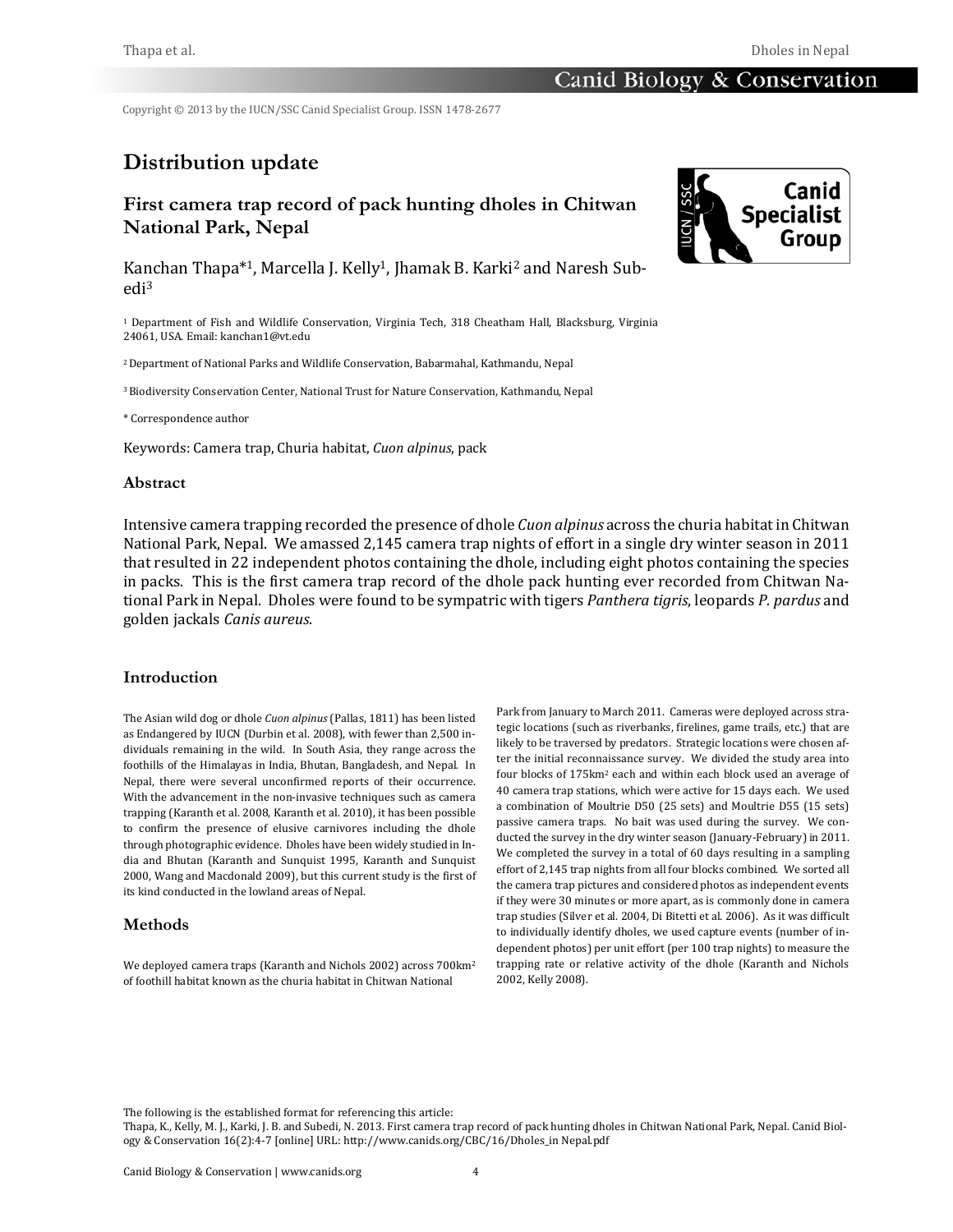#### **Results**

From a total of 35,646 camera trap pictures from 161 camera trap locations we obtained a total of 22 independent pictures of dholes from the churia habitat in Chitwan National Park. We obtained the first picture of dholes in a pack of the five individuals preying upon southern red muntjac or barking deer *Muntiacus muntjak* on 25 January 2011 at 09:15h on the riverbank of Kana Mana Valley, located in the south western most part of Chitwan National Park (Figure 1). This picture confirms the occurrence of dhole in this area (this study, Karki 2011) as well as pack hunting (Johnsingh, 1983). Fresh blood seen flowing down the river in the series of photographs of the incident seem to indicate this was a fresh kill rather than scavenging. The positive identification was further confirmed through comparisons with the photo digital archive of the Smithsonian Institution and expert opinion (A. Johnsingh, pers. comm.). We identified dholes in nine different locations in Chitwan National Park (Figure 2). The majority of observations were recorded in the churia habitat, except in one instance where a dhole was captured in a lowland area in the *Shorea robusta* (sal) forest. Spatially, we identified five potential packs of dholes in the churia habitat of Chitwan National Park. Average pack size ranged from two to seven individuals. Dholes were found to be active during day time (77% of photos). The trapping rate of dholes was 1.02 dhole pictures per 100 trap nights. 



Figure 1. Pack hunting dhole preying upon barking deer in Kana Mana Valley, Chitwan National Park.

#### **Discussion**

Dholes are sympatric with other predators like tigers *Panthera tigris*, leopards *P. pardus* and golden jackals *Canis aureus*, potentially playing a major role in shaping prey community dynamics (Karanth et al. 2004). Unlike tigers and leopards, dholes are social hunters, capable of feeding on small to very large prey species (Johnsingh 1983). In our study, dholes were found to prey upon medium-sized ungulates like barking deer based on camera trap photos (Figure 1) and can also potentially scavenge on the remains of the prey of other large predators. Sambar *Rusa unicolor*, chital *Axis axis*, muntjac and wild boar *Sus scrofa* (in no particular order) were the main prey species recorded in the study area. We also observed a few records of four horned antelope *Tetracerus quadricornis* (pellet signs) in the western part, and Himalayan serow *Capricornis thar* (direct observations and camera trap photos) in the eastern part of the study area, although they were not only confined to these areas. In addition, we recorded camera trap photo evidence of nine small carnivore species: jungle cat *Felis chaus*, fishing cat *Prionailurus viverrinus*, leopard cat *P. bengalensis*, large Indian civet *Viverra* zibetha, small Indian civet Viverricula indica, common palm civet Para*doxurus hermaphroditus*, crab eating mongoose *Herpestes urva*, golden jackal and yellow-throated marten Martes flavigula.

Figure 2. Camera trap evidence of dhole presence in Chitwan National Park.



The range of dholes extends across the lowland areas of Nepal; however, due to the lack of photographic evidence their presence could not be confirmed except in Chitwan National Park. In Parsa Wildlife Reserve, which is contiguous to Chitwan to the East, direct sighting of dholes took place but they were not captured during a 2009 camera trap survey. Similarly, direct sighting of seven individuals was reported in the Babai Valley of Bardia National Park in 2008, but no dholes were recorded during a 2009 camera trap survey (N. Subedi, pers. comm.). Dholes have been reported by local communities in Banke National Park in the western lowland area of Nepal (Thapa 2011), but were not confirmed during this study. Dholes have also been reported in Kanchenjunga Conservation Area in the eastern highlands of Nepal (Table 1) (Khatiwada et al. 2011).

A decline in the prey base is the major threat to carnivore species including the dhole (Karanth et al. 2004, Andheria et al. 2007). Poaching of prey species was found to be high in the western section of Chitwan National Park which borders the Valmiki Tiger Reserve in India. During the survey, we heard gun shots that we assumed were from hunters. This highlights the major threat to the survival of large carnivores through the decline in their prey base. Interestingly, there have been no reported cases of human-wildlife conflict with dholes (e.g. livestock depredation), perhaps implying an intact population in protected wild areas and sufficient prey for this predator. So far there have been no cases of disease prevalence reported from domestic dogs to dholes and jackals. Narayani River in the western part of National Park may act as a buffer to domestic-wildlife species interactions. Even though the dhole is listed as Endangered, there is less information available on its ecology and distribution compared to other sympatric carnivore species across the lowlands of Nepal. Interspecific competition among tigers, leopards and dholes most likely occurs, but there is little information about spatial, temporal, or dietary partitioning among these top predators to explain coexistence in the study area. More research is needed on dhole ecology to determine the role this understudied species has on the predator and prey community of lowland Nepal.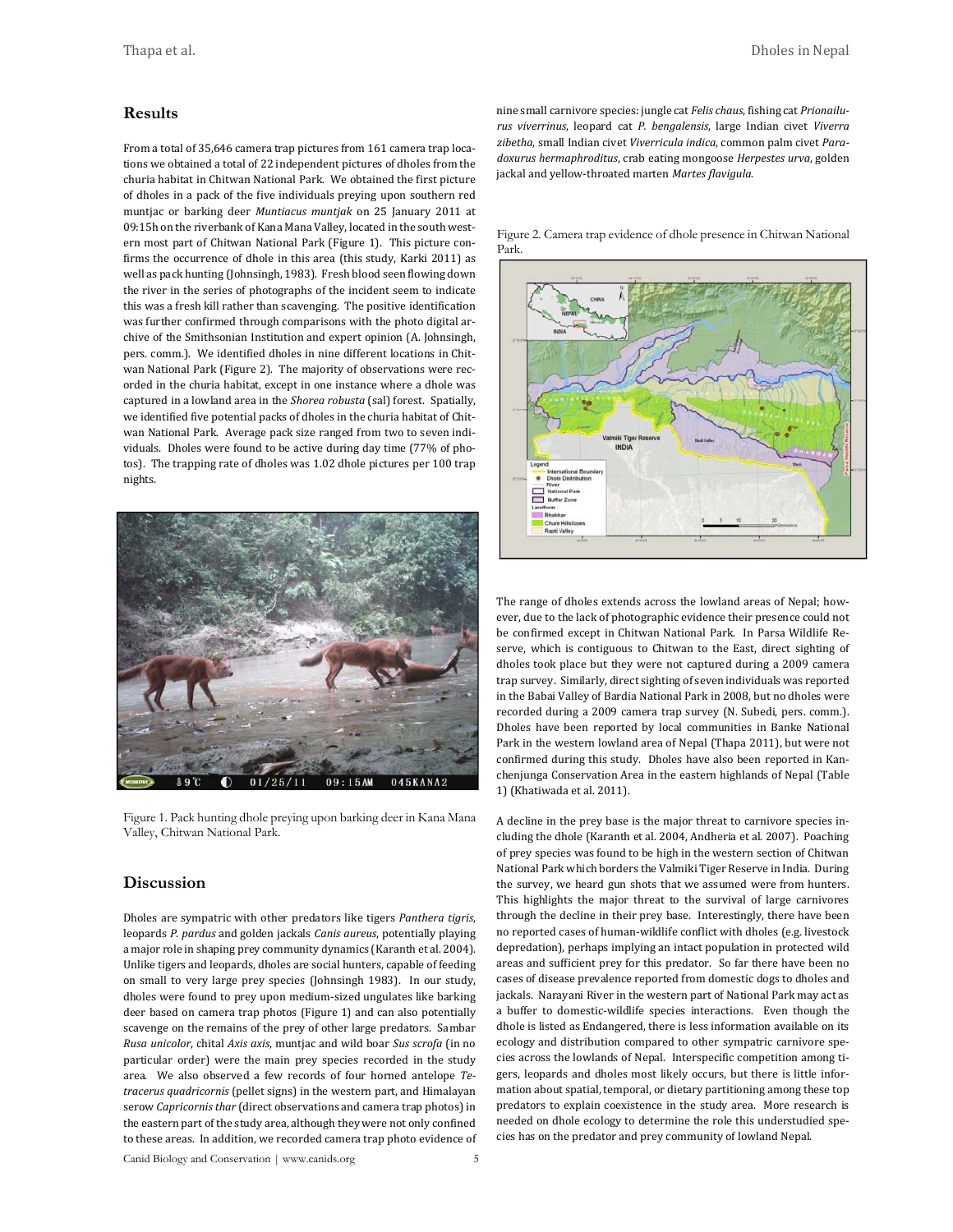| <b>Protected Area</b>          | Dhole                         | <b>Type of Record</b> | <b>Habitat Type</b>                | Source                                            |
|--------------------------------|-------------------------------|-----------------------|------------------------------------|---------------------------------------------------|
|                                | Presence                      |                       |                                    |                                                   |
| Chitwan National Park          | Confirmed                     | Camera traps          | Churia sal forest                  | This study                                        |
| Parsa Wildlife Reserve         | Confirmed                     | Direct sighting       | Churia sal forest                  | First author                                      |
| Bardia National Park           | Reported but<br>not confirmed | Direct sighting       | Lowland forest                     | (Odden and Wegge 2009);<br>N. Subedi (pers. obs.) |
| <b>Banke National Park</b>     | Reported but<br>not confirmed | Local people          | Lowland forest                     | (Thapa 2011)                                      |
| Suklaphanta Wildlife Reserve   | Not reported                  |                       |                                    |                                                   |
| Koshi Tappu Wildlife Reserve   | Not reported                  |                       |                                    |                                                   |
| Makalu Barun National Park     | Confirmed                     | Park record           | Temperate forest                   | (Jha $2003$ )                                     |
| Dorpatan Hunting Reserve       | Confirmed                     | Park record           | Temperate forest                   | <b>DNPWC</b>                                      |
| Rara National Park             | Reported                      | Park record           | Temperate forest                   | (DNPWC 2010)                                      |
| Sagarmatha National Park       | Not reported                  |                       |                                    |                                                   |
| Kanchenjunga Conservation Area | Confirmed                     | Camera traps          | Temperate forest                   | (Khatiwada et al. 2011)                           |
| Annapurna Conservation Area    | Not reported                  |                       |                                    |                                                   |
| Gaurishankar Conservation Area | Reported but<br>not confirmed |                       | Temperate and<br>Sub Alpine forest |                                                   |
| Manaslu Conservation Area      | Not reported                  |                       |                                    |                                                   |
| Sheypoksundo National Park     | Not reported                  |                       |                                    |                                                   |
| Shivapuri National Park        | Not reported                  |                       |                                    |                                                   |
| Langtang National Park         | Reported                      | N/A                   | Temperate forest                   | (FRA 2000)                                        |
| Khaptad National Park          | Reported                      | N/A                   | Temperate forest                   | (DNPWC 2012)                                      |

Table 1. Occurrence of the dhole across Protected Areas of Nepal.

#### **Acknowledgements**

We would like to thank the Department of National Parks and Wildlife Conservation for granting us permission to carry out this study. We would like to thank Chitwan National Park, Biodiversity Conservation Centre (BCC), Terai Arc Landscape office for the necessary support for the project. Special thanks go to protected area staff, and to National Trust for Nature Conservation (NTNC) and BCC staff and volunteers for their hard work in the field. KT was supported by Kathryn Fuller Fellowship-World Wildlife Fund (WWF) US, Critical Ecosystem Partnership Fund, National Geographic Waitt Grant, Idea Wild and Virginia Tech for funding the field work. We would like to thank Gokarna Jung Thapa for helping in the preparation of the map, and WWF Nepal and NTNC for providing the institutional support for the project.

#### **References**

Andheria, A.P., Karanth, U.K. and Kumar, N.S. 2007. Diet and prey profiles of three sympatric large carnivores in Bandipur Tiger Reserve, India. *Journal of Zoology*, 273:169‐175.

Di Bitetti, M.S., Paviolo, A. and De Angelo, C. 2006. Density, habitat use and activity patterns of ocelots *Leopardus pardalis* in the Atlantic Forest of Misiones, Argentina. *Journal of Zoology*, 270:153‐163.

DNPWC. 2010. Management Plan of Rara National Park. Department of National Park and Wildlife Conservation, Kathmandu, Nepal.

DNPWC. 2012. Khaptad National Park. Department of National Park and Wildlife Conservation, Babarmahal, Kathmandu, Nepal Jonline]. URL:http://www.dnpwc.gov.np/protected‐areas/national‐ parks/item/24‐khaptad‐national‐park.

Durbin, L.S., Hedges, S., Duckworth, J.W., Tyson, M., Lyenga, A. and Venkataraman, A. (IUCN SSC Canid Specialist Group - Dhole Working Group) 2008. *Cuon alpinus*. In: IUCN 2012. IUCN Red List of Threatened Species, Gland, Switzerland. Version 2012.2.

 <www.iucnredlist.org>. Downloaded on 26 October 2012.

FRA. 2000. Forest Resource Assessment of Nepal, Country Report. FAO.

Jha, S.G. 2003. Linkages between Biological and Cultural Diversity for Participatory Management: Nepal's experiences with Makalu-Barun National Park and Buffer Zone*. Journal of National Science Foundation Sri lanka*, 31:41‐56.

Iohnsingh, A.J.T. 1983. Large mammalian prey-predators in Bandipur. *Journal of Bombay Natural History Society*, 80:1‐49.

Karki, J.B. 2011. Occupancy and abundance of tigers and their prey in the Terai Arc Landscape, Nepal. PhD Thesis, Wildlife Institute of India, Dehradun, India. URL:

http://www.forestrynepal.org/publications/thesis/5719

Karanth, K.U., Nichols, J.D., Kumal, S., Link, W.A. and Hines, J.E. 2004. Tigers and their prey: Predicting carnivore densities from prey abundance. *PNAS*, 101:4854-4858.

Karanth, K.U. and Nichols, J.D. (eds.). 2002. Monitoring tigers and their prey: A manual for researchers, managers and conservationists in Tropical Asia. Center for Wildlife Studies. Bangalore, India.

Karanth, K.U. and Sunquist, M.E. 1995. Prey selection by tiger, leopard and dhole in tropical forests. *Journal of Animal Ecology*, 64:439-450.

Karanth, K.U. and Sunquist, M.E. 2000. Behavioural correlates of predation by tiger *Panthera tigris*, leopard *Panthera pardus* and dhole *Cuon alpinus* in Nagarahole, India. *Journal of Zoology*, 250:255‐265.

Kelly, M.J. 2008. Design, evaluate, refine: camera trap studies for elusive species. *Animal Conservation*, 11:182‐184.

Khatiwada, A.P., Awasthi, K.D., Gautam, N.P., Jnawali, S.R., Subedhi, N. and Aryal, A. 2011. The pack hunter (dhole): Received little scientific attention. *The Initiation*, 4:8‐13. http://nepjol.info/index.php/INIT/article/view/5531